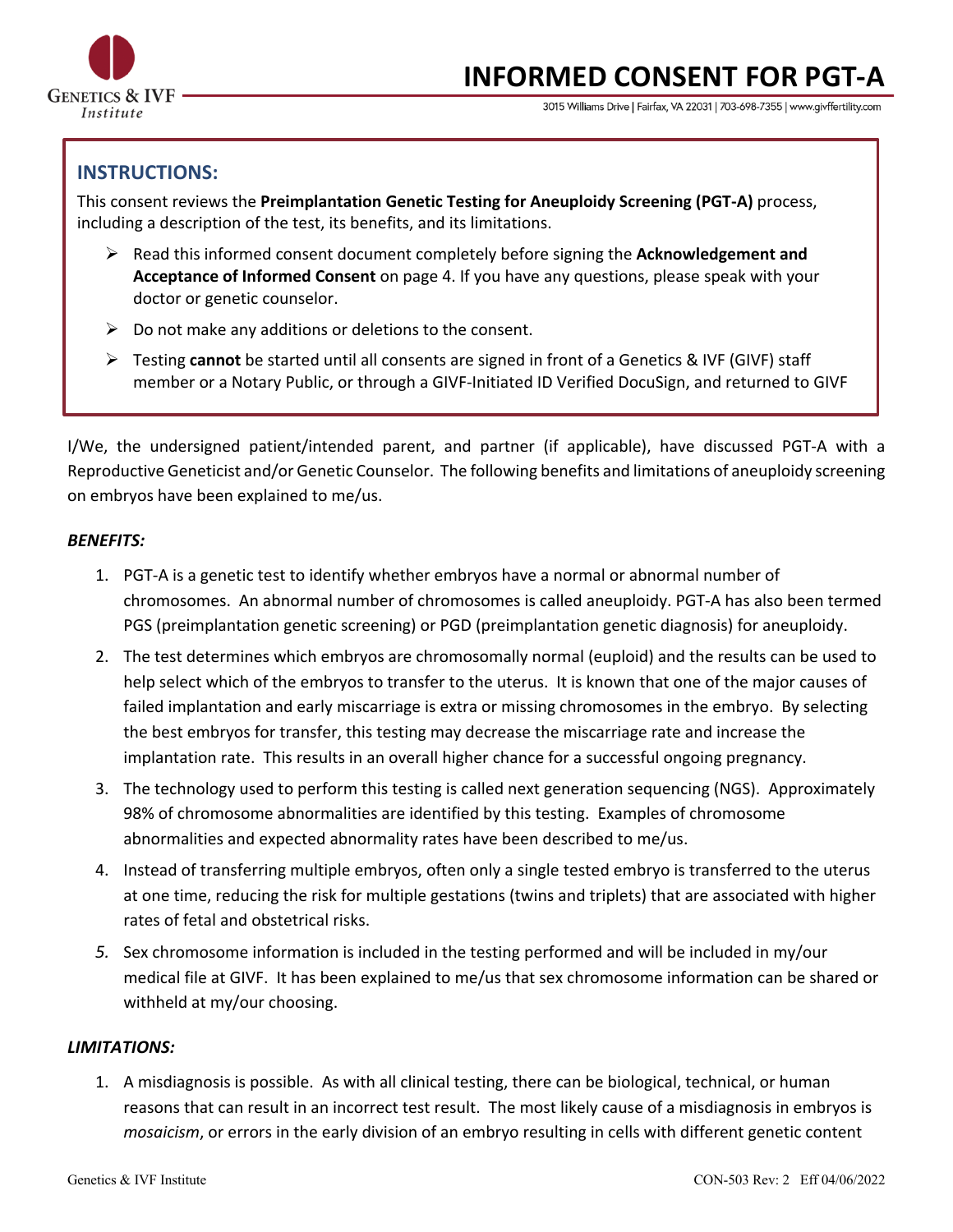

within the same embryo. In a mosaic embryo, the biopsied cells may have a different test result than the rest of the embryo. Mosaicism is handled differently in every laboratory. If the PGT laboratory at GIVF identifies mosaic embryos during the testing process, they will be classified as "normal" or "abnormal" based on internal established thresholds.

- 2. Testing yields no chromosomal information in approximately 2% of embryos that are biopsied. These embryos are classified as "*undetermined*", in that it is unknown if the embryo is chromosomally normal or abnormal, and unknown if the embryo is male or female. It does not necessarily indicate a problem with the embryo – it is simply a known limitation of testing a small amount of genetic material. Embryos may be "undetermined" for various reasons including poor embryo quality, loss, or damage of the genetic material during the testing process, failure of the testing equipment or human error. At GIVF, "undetermined" embryos may be used for attempting pregnancy if desired. It may also be possible to attempt repeat biopsy and repeat analysis to yield a PGT-A result. The rebiopsy attempt is often successful in determining the embryo's chromosome status; however, it is possible that the embryo may not be able to be rebiopsied, may not be able to be refrozen for future use, or could be "undetermined" again after retesting.
- 3. Testing cannot identify embryos with an extra set (or sets) of *all* the chromosomes. This is called triploidy (three sets) or tetraploidy (four sets), whereas the normal number of sets to have is two (one set from the egg and one set from the sperm). Pregnancies with these abnormalities frequently result in miscarriage.
- 4. Missing or extra pieces of chromosomes will be reported if identified, however, very small segments below the level of resolution may not be identified. These types of abnormalities are not ageassociated. They can be inherited or sporadic and can cause both physical and developmental fetal abnormalities.
- 5. Specific genetic diseases such as cystic fibrosis, Fragile X syndrome, or muscular dystrophies are not included in PGT-A. For couples at risk for these or other single gene diseases, a different genetic test on embryos is available which is used along with PGT-A.
- 6. Some conditions, such as autism, bipolar disorder, and diabetes, are believed to be due to a combination of genetic and environmental factors. Since the exact causes cannot be defined, testing for these conditions and other conditions where the cause is unknown is not possible on embryos or pregnancies.
- 7. Even when chromosomally normal, all pregnancies have a 3-4% chance for a physical birth defect such a heart defect or a cleft lip. Ultrasound examinations during an ongoing pregnancy can evaluate fetal physical development.
- 8. PGT-A is not intended to replace chromosome testing options during pregnancy, but it does reduce the risk of having an abnormal pregnancy. Fetal ultrasound, first trimester screening, cell-free DNA screening, chorionic villus sampling (CVS), and amniocentesis are available tests in an ongoing pregnancy. Women are encouraged to consider all their genetic testing options to determine which tests are appropriate for them personally.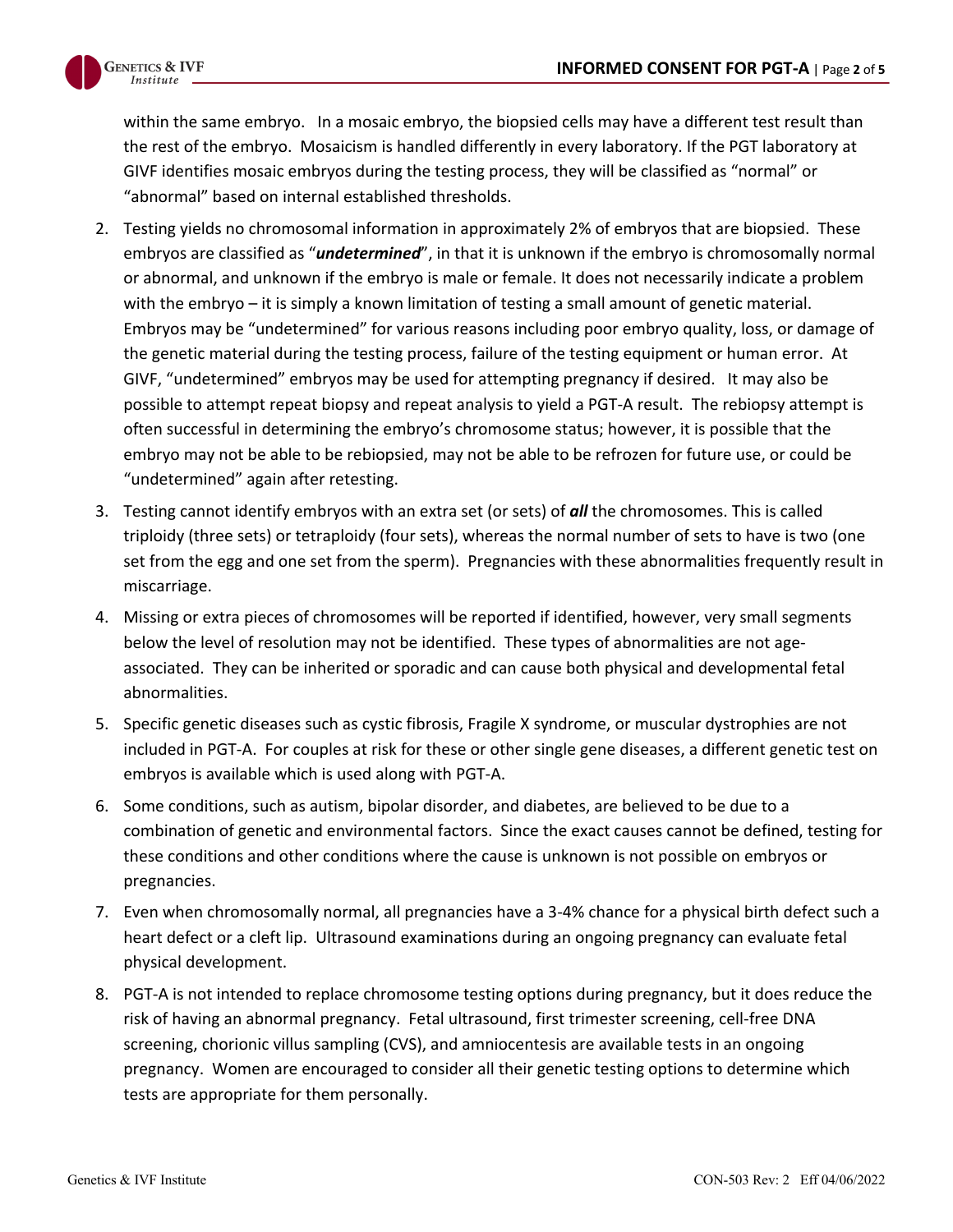

### *THIS IS WHAT I/WE CAN EXPECT FROM IVF WITH PGT-A:*

- 1. To reduce the risk of misdiagnosis, it is recommended that **Intracytoplasmic Sperm Injection (ICSI)** be used for fertilization of embryos that will undergo PGT-A testing. ICSI involves the direct injection of a single sperm into the interior of an egg, reducing the possibility of contamination from extraneous sperm. PGT on embryos created without the use of ICSI may be at increased risk for misdiagnosis. As a standard practice, embryos created at GIVF that will undergo PGT-A testing are created using ICSI. *Please refer to the "***Intracytoplasmic Sperm Injection***" section of the INFORMED CONSENT FOR ASSISTED REPRODUCTION Information Packet.*
- 2. PGT-A is possible only on embryos that reach an appropriate stage of development, called a *hatching blastocyst,* after 5-7 days of embryo development. It is possible to have no embryos progress to a *hatching blastocyst*. If there are no embryos that reach this stage, PGT-A will not be performed.
- 3. To encourage embryo development to the stage they can be biopsied, **assisted hatching** is performed in our embryology laboratory on the third day of embryo development. During the assisted hatching procedure, embryologists make a small opening in the outer shell of the embryo (zona pellucida), using a small microscope-mounted laser. *Please refer to the "Assisted Hatching" section of the INFORMED CONSENT FOR ASSISTED REPRODUCTION Information Packet.*
- 4. For appropriately developing embryos, a biopsy, or removal of approximately 3-8 cells from an embryo, is performed. The cells are removed from the trophectoderm, which becomes membranes and the placenta, not from the cells that will develop into the fetus. Removal of cells from the trophectoderm is considered safe. Data from over 25 years of PGT in humans, including thousands of live births, indicate that removing cells from early embryos does not lead to an increase in birth defects or chromosome disorders.
- 5. Embryos that undergo biopsy are **cryopreserved** (frozen) to maintain the embryos while testing is completed. The cells that are removed by the biopsy procedure are used for the PGT-A analysis. It is not possible to test the entire embryo. If a suitable embryo is found for transfer it will be thawed at a later time for a frozen embryo transfer (FET). Although rare, the cryopreservation process (freezing, storage, and thawing) can damage or destroy some or all cryopreserved embryos. *Please refer to the "Cryopreservation" section of the INFORMED CONSENT FOR ASSISTED REPRODUCTION*
- 6. Testing is performed on-site in the PGT laboratory at Fairfax Diagnostics, a division of GIVF.
- 7. A GIVF genetic counselor or physician will contact me/us directly with test results. Sex chromosome information will be available at that time upon request.
- 8. Embryos with a normal (euploid) or undetermined result may be considered for use in a frozen embryo transfer (FET) cycle to attempt pregnancy. GIVF will not transfer an embryo with an abnormal PGT-A (aneuploid) result.
- 9. I/We can cancel PGT-A during the IVF cycle prior to embryo biopsy, after speaking with our physicians. The option to transfer non-tested embryos may be discussed with the physician.
- 10. Embryo banking, or combining embryos from more than one IVF cycle, for a combined single PGT analysis may be considered after consultation with our physicians.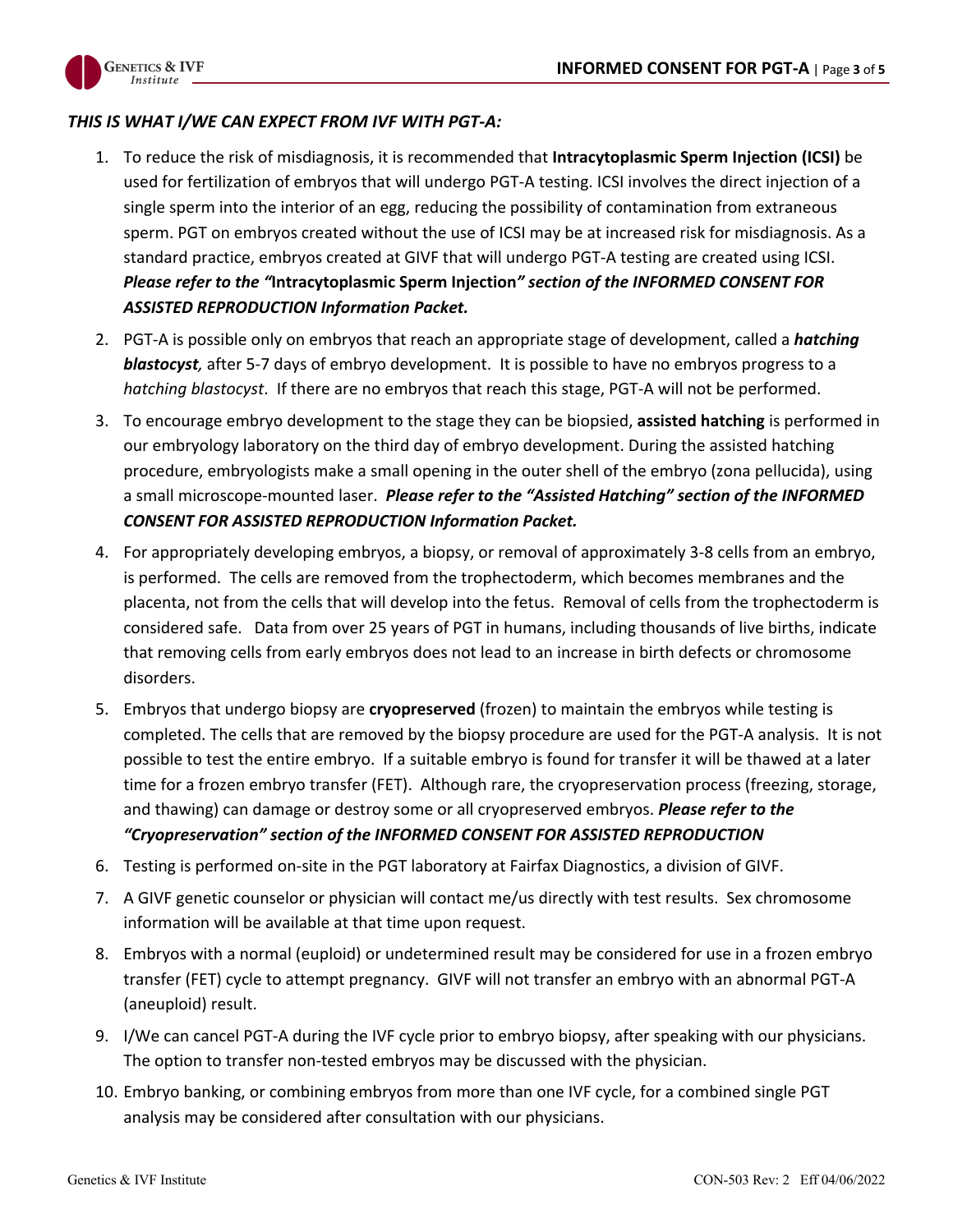

#### *NO GUARANTEES:*

GIVF cannot and does not guarantee that:

- An embryo will be available for PGT-A or for embryo transfer; or
- That the PGT-A results will be acceptable to me/us; or
- IVF with PGT-A will result in a pregnancy, or that a pregnancy, if achieved, will result in a live birth or normal birth outcome, or in the birth of a child of the desired gender.

## **ACKNOWLEDGEMENT AND ACCEPTANCE OF INFORMED CONSENT**

I/We have read and understood the above and have been fully advised of the purpose, limitations, and benefits of PGT-A testing. This information has been supplemented by my/our consultation with my/our medical team. I/We have had the opportunity to discuss PGT-A with a physician or genetic counselor and have had our questions addressed.

I/We understand this Informed Consent for PGT-A will remain in effect until one of the following events occurs: one (1) calendar year has passed from the date of signature; death of patient; or written notice to GIVF of withdrawal of consent by the patient and/or the patient's partner, if applicable.

| <b>PATIENT/INTENDED PARENT</b>         | <b>PARTNER:</b>                        | $\Box$ N/A |  |
|----------------------------------------|----------------------------------------|------------|--|
|                                        |                                        |            |  |
|                                        |                                        |            |  |
|                                        |                                        |            |  |
| Type of Picture Identification viewed: | Type of Picture Identification viewed: |            |  |
| Driver's License<br>$\Box$             | $\Box$ Driver's License                |            |  |
| Passport<br>ப                          | $\square$ Passport                     |            |  |
| □                                      | □ Other: ___________________________   |            |  |
|                                        |                                        |            |  |
|                                        |                                        |            |  |